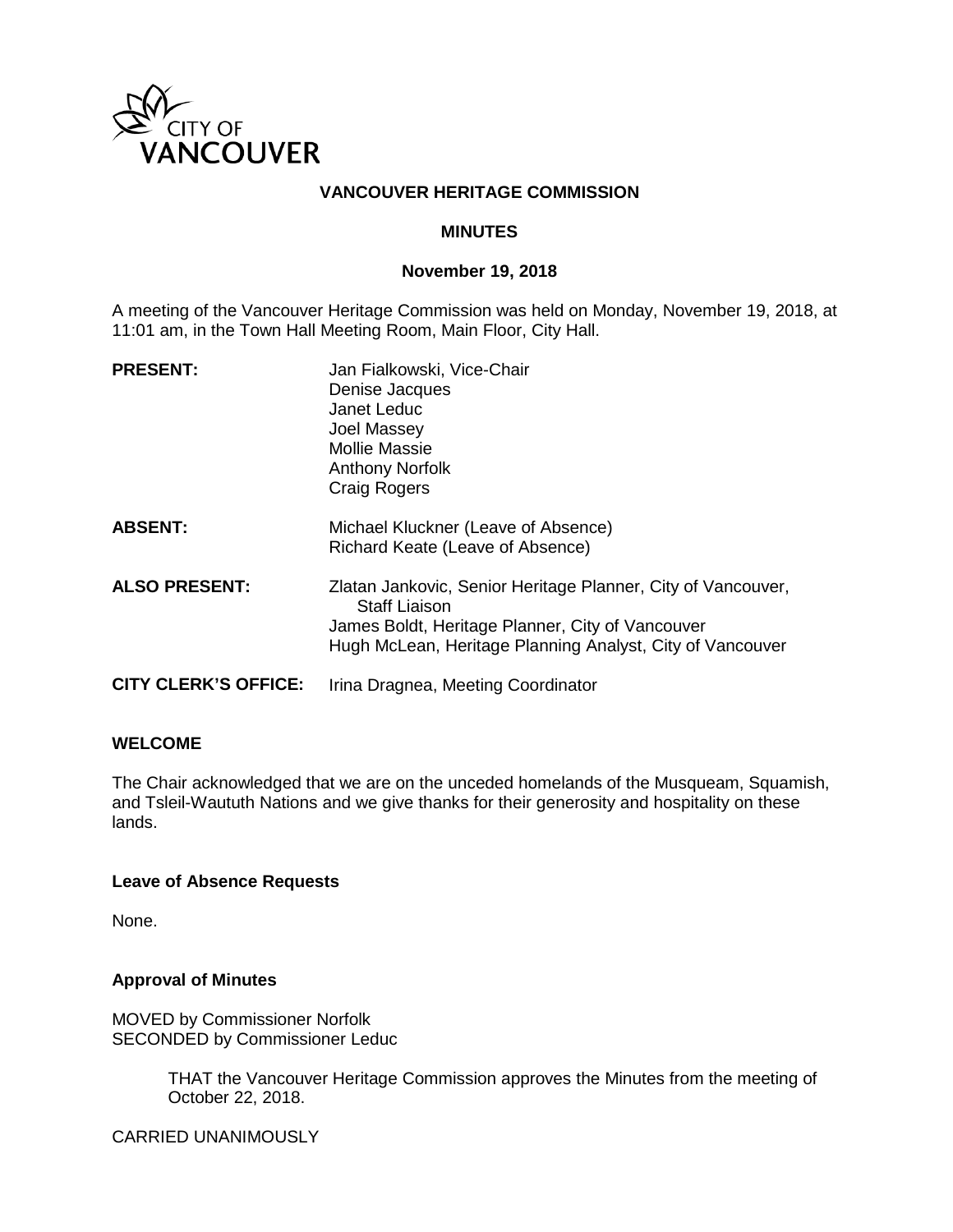#### **1. Business Arising from the Minutes**

# MOVED by Commissioner Massie

SECONDED by Commissioner Leduc

THAT the Vancouver Heritage Commission recognizes and greatly appreciates Helen Cain for all her work and support as Staff Liaison during this period of transition.

CARRIED UNANIMOUSLY

#### **2. 959 East 35th Avenue – The Bramble Store VHR "B" proposed for heritage protection DP-2018-00534 (HRA)**

Issues:

- Support for project and overall rehabilitation scheme
- New window placements;
- Parking space located in the heritage building

## Applicant:

• Brendan Callander, Birmingham and Wood Architects Planners [bcallander@bwarc.ca]

Staff:

• James Boldt, Heritage Planner, City of Vancouver

Staff and the applicant provided an overview of the application and responded to questions.

MOVED by Commissioner Norfolk SECONDED by Commissioner Jacques

> THAT the Vancouver Heritage Commission (the "Commission") generally supports the application for 959 East 35th Avenue, the 'Bramble Store', as presented at the November 19, 2018 meeting; and

FURTHER THAT the Commission would like to review the evaluation, the Statement of Significance and Vancouver Heritage Register Subcommittee Report, the detailed existing and proposed condition drawings, the Conservation Plan, the Ownership Plan and a detailed description of the use of outdoor spaces prior to offering its support.

## CARRIED UNANIMOUSLY

## 3. **574 East Broadway (VHR "B") 592 East Broadway (VHR "B" proposed for heritage protection) DP2018-0851 (HRA) (2525 Carolina Street)**

Issues:

- Support for overall scheme.
- Because the house has to be moved and modified considerably, should it just be protected under the HRA, but not designated?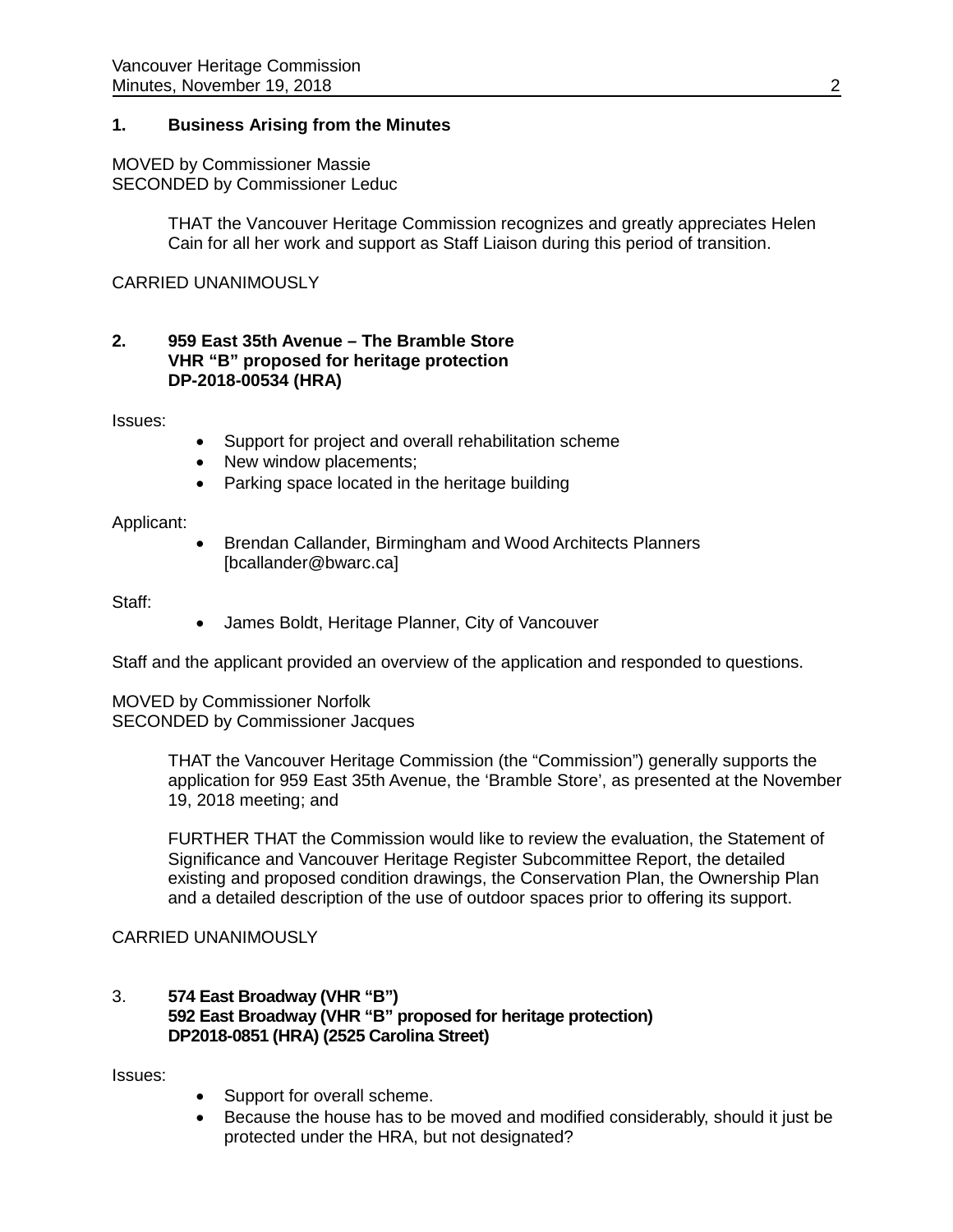• Interventions into the commercial building.

## Applicants:

- Adam Gruchala, Studio B Architects [\[adam@studiobarchitects.ca\]](mailto:adam@studiobarchitects.ca)
- Nicole Howell, Don Luxton and Associates [\[Nicole@donaldluxton.com\]](mailto:Nicole@donaldluxton.com)

Staff:

• James Boldt, Heritage Planner, City of Vancouver

Staff and the applicant provided an overview of the application and responded to questions.

#### MOVED by Commissioner Norfolk SECONDED by Commissioner Massie

THAT the Vancouver Heritage Commission supports the Conservation Plans for 574 and 592 East Broadway, the 'Connacher Residence' and 'The Carolina', respectively, as presented at the October 29, 2018, meeting;

THAT the Vancouver Heritage Commission recommends that the applicant carefully follow the Conservation Plans, especially the conservation of the notched wooden drop siding on the Carolina building;

THAT the Vancouver Heritage Commission recommends that the planter wall on the Carolina building be further recessed to distinguish it from the original parapet;

THAT the Vancouver Heritage Commission regrets the loss of the industrial building and requests that a commemorative plan be developed for the industrial building if sufficient heritage value is discovered; and

FURTHER THAT the Vancouver Heritage Commission does not support the designation of the Connacher Residence due to loss of integrity.

## CARRIED

(Commissioner Massey opposed)

MOVED by Commissioner Leduc SECONDED by Commissioner Norfolk

> THAT the Vancouver Heritage Commission supports the color schemes proposed as described in the Conservation Plans for 574 and 592 East Broadway, the 'Connacher Residence' and 'The Carolina', respectively, as presented at the October 29, 2018, meeting.

CARRIED (Commissioners Jacques, Massie and Rogers opposed)

**\* \* \* \* \***

The Commission recessed at 1:02 pm and reconvened at 1:22 pm.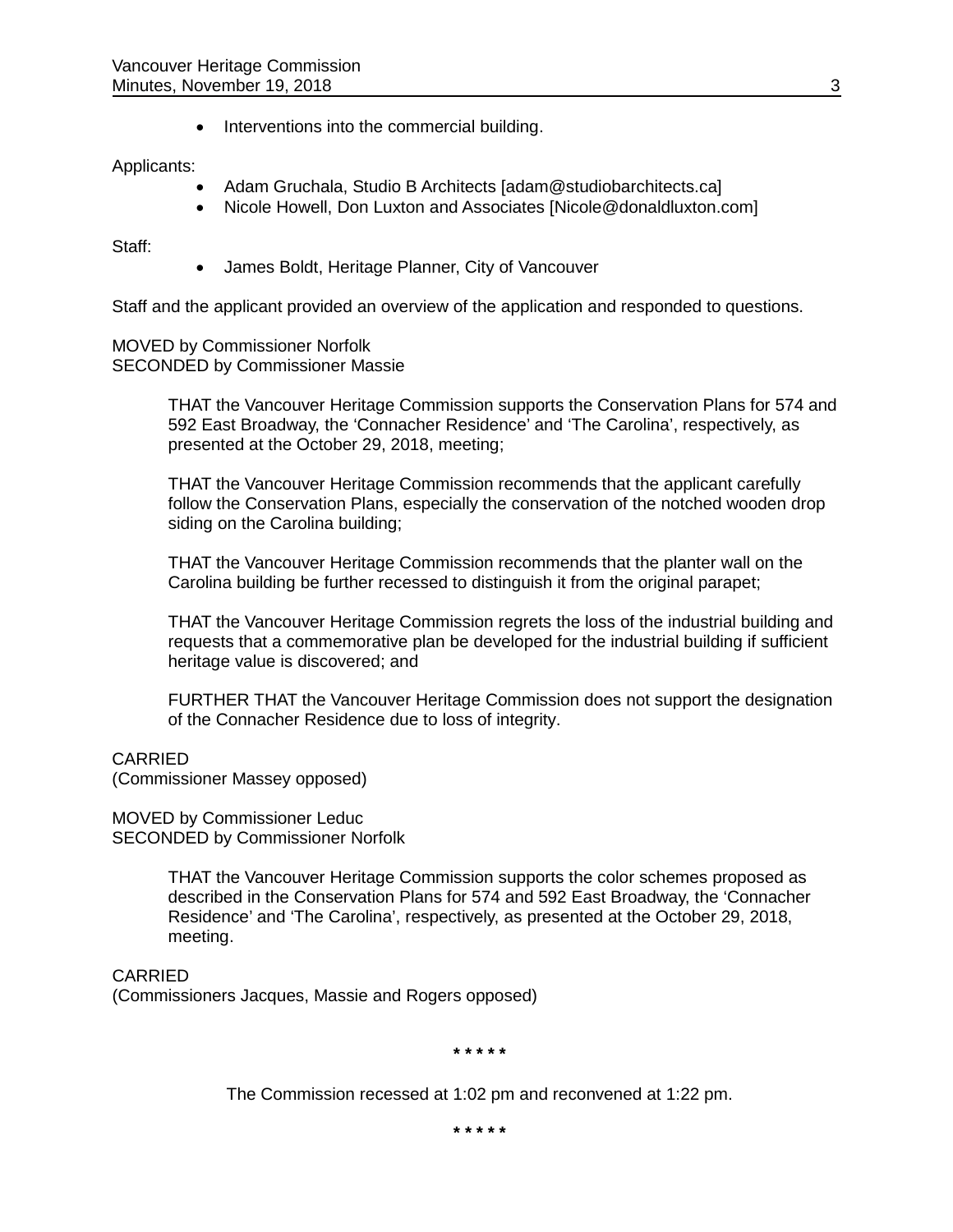## 4. **City of Vancouver 2019 Heritage Awards Planning Subcommittee and Jury**

Hugh McLean noted that the Commission is requested to appoint a subcommittee to assist staff in planning for the upcoming Heritage Awards. Also, Mr. McLean noted that the Commission will need to select three members to serve on the Jury for the 2019 Heritage Awards.

Commissioners Massie, Leduc and Jacques volunteered to be a part of the Jury, in addition to two guest jurors.

Commissioners Fialkowski, Massey and Norfolk volunteered to be a part of the 2019 Heritage Awards Planning Subcommittee.

## **5. Staff Update**

Zlatan Jankovic, Staff Liaison, updated the Commission that currently there are two Planner II positions posted, which have been extended.

Also, Mr. Jankovic provided a brief update on the Heritage Incentive Program (HIP) and that it has now been finalized and is going to be enhanced with a transferable residual density component in order to form a more meaningful incentive package.

#### **4. New Business**

#### **(a) 2019 Meeting Schedule**

MOVED by Commissioner Massie SECONDED by Commissioner Leduc

> THAT the Vancouver Heritage Commission approves the proposed 2019 Vancouver Heritage Commission's meeting schedule, as circulated.

CARRIED UNANIMOUSLY

## **(b) Report on the First Shaughnessy Advisory Design Panel**

Commissioner Massie informed the Commission that the November 8, 2018, First Shaughnessy Advisory Design Panel meeting was cancelled due to lack of applicants.

## **Adjournment**

MOVED by Commissioner Massie SECONDED by Commissioner Jacques

THAT this meeting be adjourned.

CARRIED UNANIMOUSLY